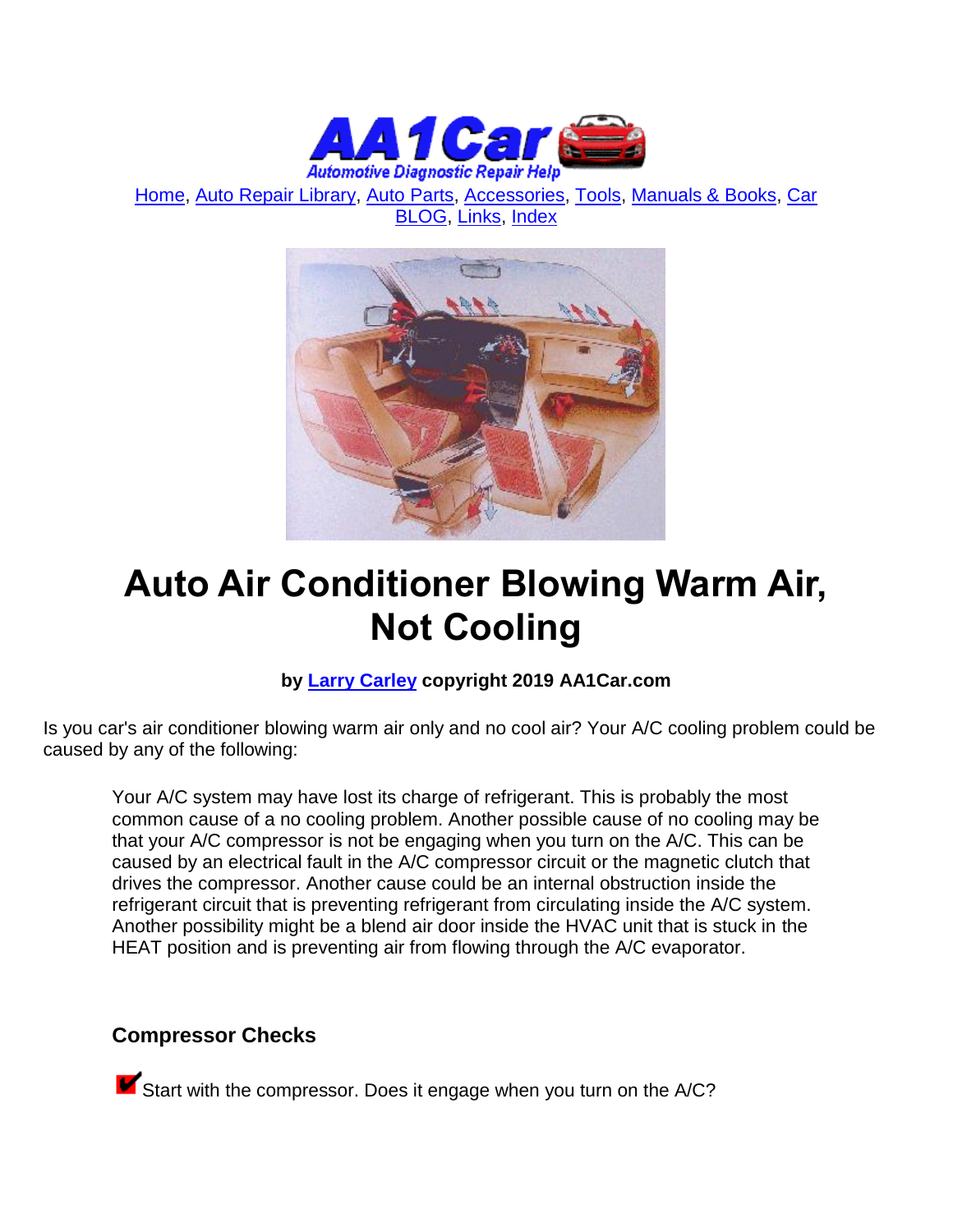If so, the compressor is working and the A/C system probably contains enough refrigerant to make cold air, so the problem is inside the HVAC unit. Replace the motor that controls the blend air door (this is a difficult job and best left to a professional since it involves tearing apart the HVAC unit -- about an 8 to 10 hour job!).

If the compressor does not engage when you turn on the A/C, see if it will run by jumping the compressor clutch wire directly to the battery (use a fused jumper wire). If the compressor works when you jump it, and the A/C blows cold air, the system contains refrigerant and the fault is likely a bad A/C compressor clutch relay or a bad clutch cycling switch or pressure switch.

If the compressor does not engage when you jump it, the problem is a bad compressor clutch.

If the clutch engages but the compressor does not turn (the belt will start to slip and squeal), the compressor is locked up and you need a new compressor.

If the compressor clutch engages and turns the compressor, but the A/C still does not blow cold air, the system is probably low on refrigerant and needs to be recharged.

#### **Refrigerant Checks**

**K** Connect an A/C pressure gauge to the HIGH SIDE service port (located in the high pressure hose that runs between the compressor and the condenser in the front of the engine compartment). The gauge will tell you if there is any pressure in the system. Simply depressing the service fitting valve with a small screwdriver to see if any refrigerant squirts out is NOT an accurate check because it tell you how much pressure is in the system. It may still have some pressure but not enough to trip the low pressure safety switch so the compressor will engage.

If your A/C system is low or out of refrigerant, check for leaks, then have the A/C system vacuum purged to remove air. After the air is out, it can be recharged with the specified amount of refrigerant. It is important to get any air out as this will reduce cooling efficiency and may make the compressor noisy.

## **A/C System Functional Checks**

If the refrigeration circuit seems to be working (refrigerant in the system, compressor running and building pressure), but there is still no cooling, the problem might be an obstruction in the orifice tube (located in the high pressure hose between the condenser in the front of the radiator, and the evaporator located in the passenger compartment). A blockage here will prevent the refrigerant from entering the evaporator or recirculating through the refrigeration circuit.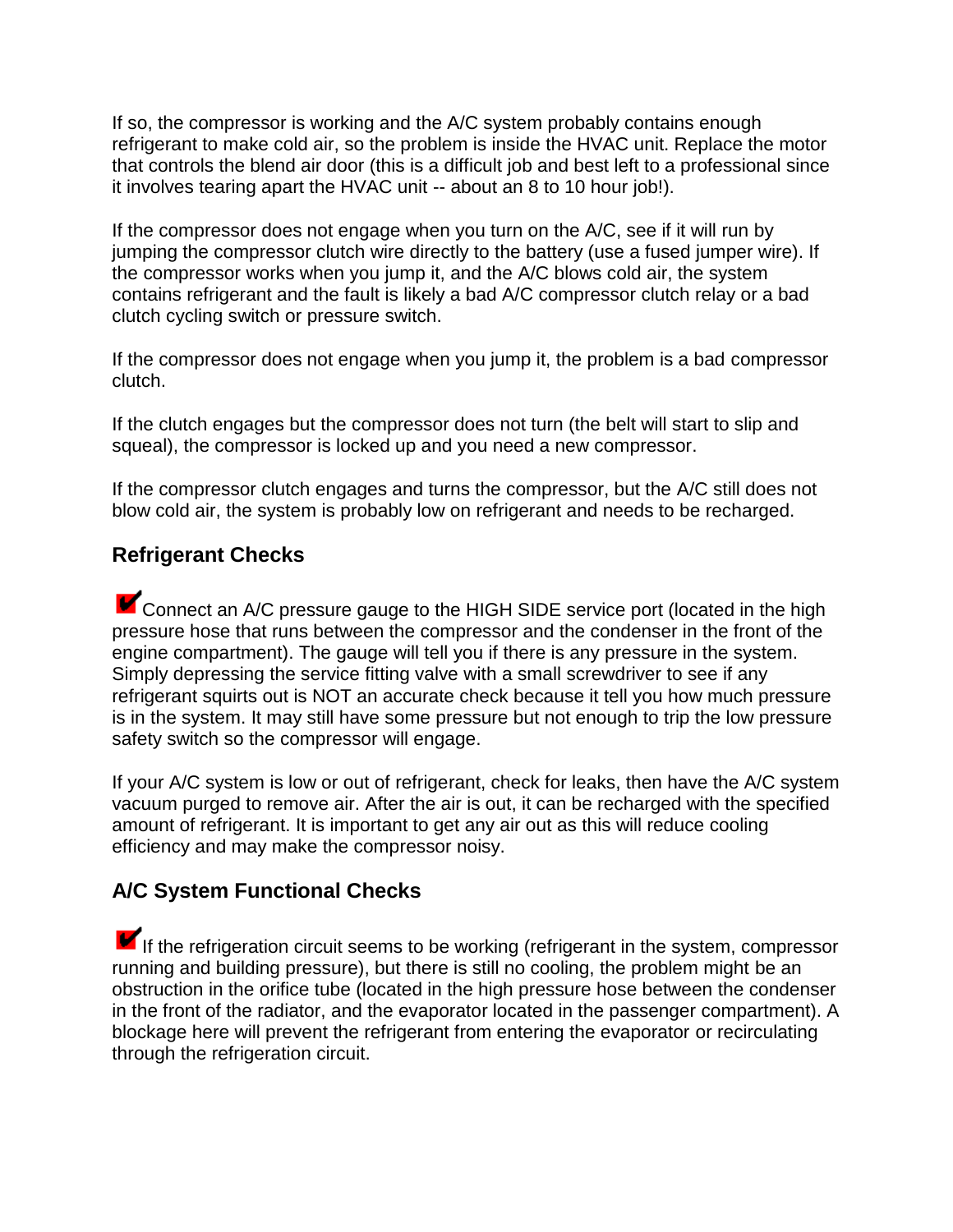If the orifice tube is plugged, the high side pressure reading will be lower than normal, and the low side reading will also be lower than normal because no refrigerant is circulating through the system.

If the refrigeration circuit seems to be functioning normally (compressor running, frost or condensation on the high pressure line from the condenser to the evaporator), but no cool air is blowing out of the ducts inside the car (and the blower is working), the fault is likely a BLEND AIR door that is stuck in the HEAT position, or possibly a badly clogged cabin air filter that is restricting airflow. Another possibility would be a fault in the automatic climate control system such as a ad interior temperature sensor or control module.

My advice to you if you know nothing about A/C service is to find a repair shop that specializes in A/C repairs and let them diagnose and repair your air conditioning cooling problem. Today's A/C systems with automatic climate control are very complex and require special tools and know-how to diagnose and repair.

| <b>D/C DIAGNOSIS CHART</b> |                  |                  |                                           |
|----------------------------|------------------|------------------|-------------------------------------------|
| Low Side                   | <b>High Side</b> | <b>Duct Temp</b> | <b>Possible Cause</b>                     |
| Low                        | Low              | Warm             | Low refrigerant charge                    |
| <b>High</b>                | <b>High</b>      | <b>Warm</b>      | Overcharge of refrigerant                 |
| <b>High</b>                | <b>High</b>      | <b>Some Cool</b> | Air in the system or Overcharge           |
| <b>Normal</b>              | <b>Normal</b>    | Warm             | Moisture in the system                    |
| Low                        | Low              | Warm             | <b>Expansion valve stuck closed</b>       |
| Low                        | Low              | Warm             | Orfice tube plugged                       |
| Low                        | Low              | Warm             | <b>High side restriction</b>              |
| High                       | Low              | Warm             | <b>Compressor or control valve failed</b> |

*This air conditioning diagnostic chart shows typical Low and High side gauge readings, and duct temperatures for common A/C cooling problems.*

## **A/C Gauge Readings**

To determine the HIGH SIDE and LOW SIDE pressures inside your vehicle's air conditioning system, you need an A/C Gauge Set. The Gauge Set must be connected to the A/C service ports on vehicle to read the pressures while the system is running.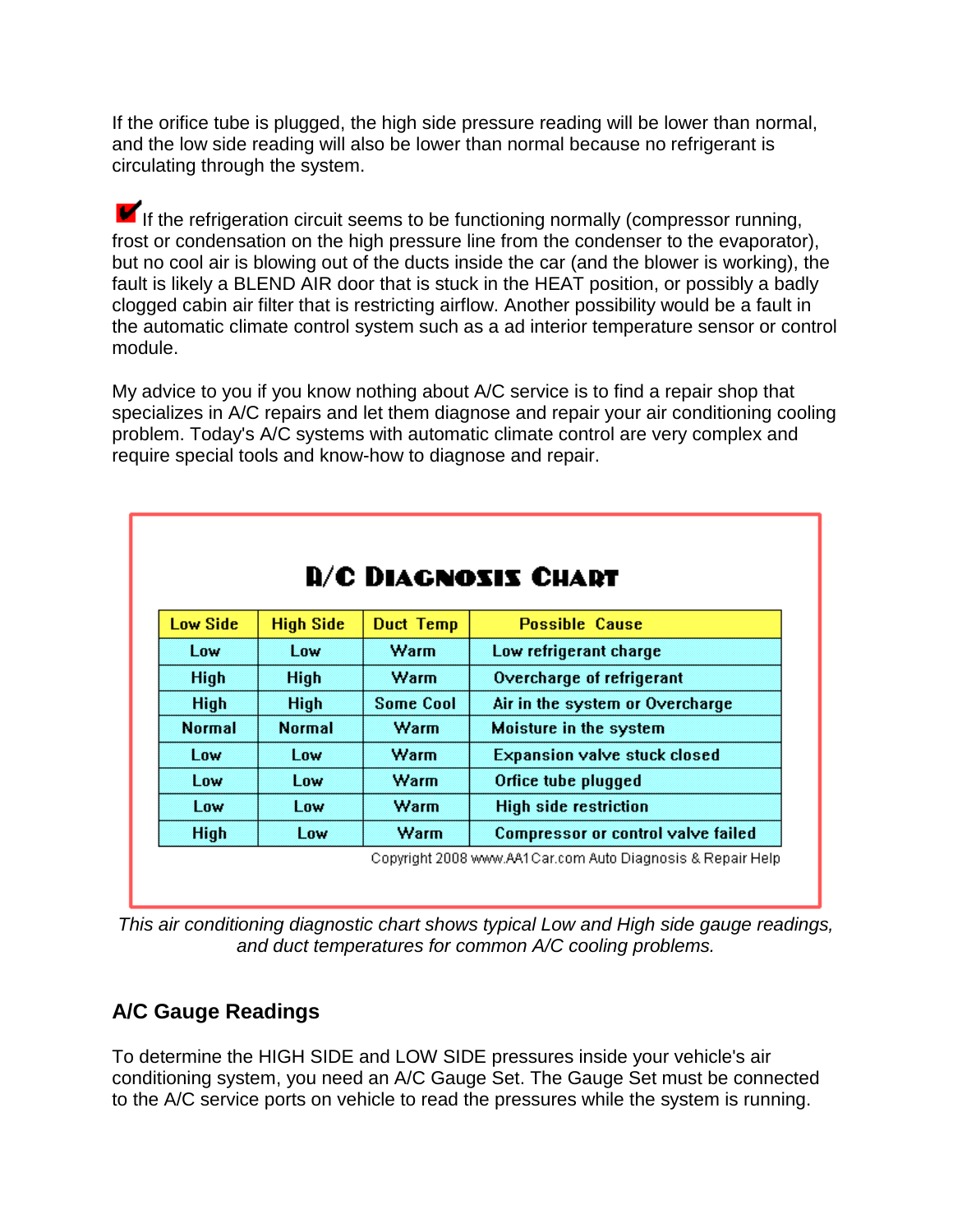With the engine OFF, connect the A/C Gauge Set High Pressure Hose (the one with the larger coupler fitting) to the High Side service port (usually located in the compressor output line that goes from the compressor to the condenser). Connect the Low Pressure Hose (the one with the smaller coupling) to the Low Side Service port (usually located on the accumulator, or on the suction hose that goes from the evaporator to the compressor).

Start the engine, turn on the A/C to MAX, and rev the engine to 2000 RPM. Hold the engine speed and note the High and Low side pressure gauge readings.

*NOTE: High and Low side pressure readings will vary with ambient temperature and humidity. The higher the temperature and/or humidity, the higher the gauge readings.*

With late model R134a systems, good high pressure readings should range from 150 to 220 PSI at 80 degrees F, 170 to 250 PSI at 90 degrees F, and 195 to 280 PSI at 100 degrees F.

A High side pressure reading of less than 150 PSI indicates a low charge or a compressor problem. A high pressure reading over 300 PSI would indicate an overcharge condition (too much refrigerant in system) or a restriction in the high side.

Good low pressure readings with R134a should usually be in the 30 to 35 PSI range. If higher, there may be a low side restriction. If the reading is lower, the system may be low on refrigerant.

With older R12 A/C systems (1994 model year vehicles an older that have NOT been retrofitted to R134a), the HIGH side pressure readings will typically be 150 to 185 PSI at 80 degrees F, 175 to 205 PSI at 90 degrees F, and 200 to 250 PSI at 100 degrees F. Normal LOW side readings with R12 should be around 20 to 30 PSI for an expansion valve system, or 15 to 40 PSI for an orifice tube system.

# **More Air Conditioning Articles:**

[A/C Frequently Asked Questions](http://www.aa1car.com/library/ac_faqs.htm)

**[Air Conditioning Inspection Checklist](http://www.aa1car.com/library/air_conditioning_inspection_checklist.htm)** 

[Troubleshooting Air Conditioning](http://www.aa1car.com/library/ac98.htm)

[Troubleshoot Automatic Climate Control System](http://www.aa1car.com/library/automatic_climate_control.htm)